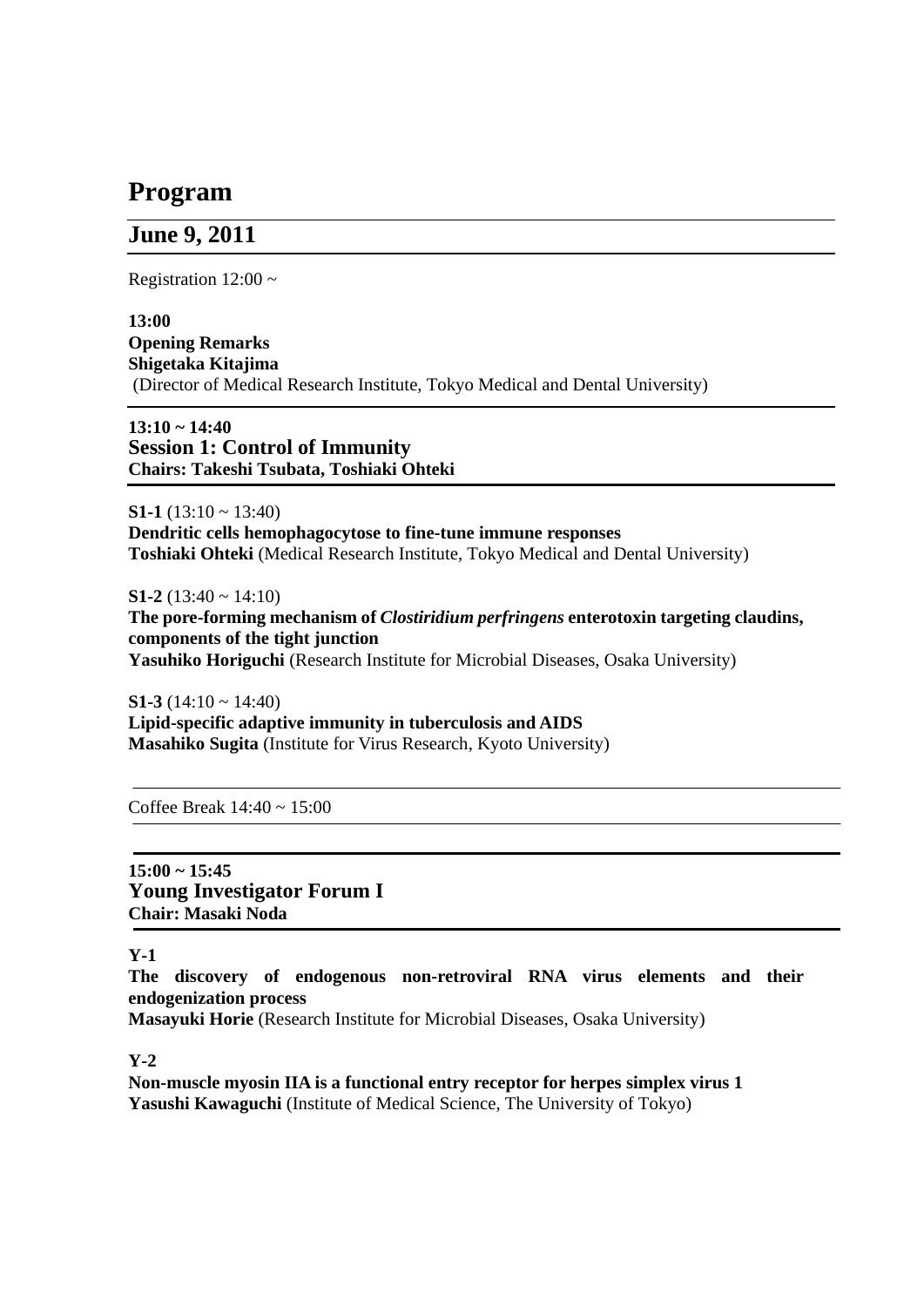**Y-3** 

**Integrase independent retroviral cDNA integration, which is indefensible with integrase inhibitor** 

**Hirotaka Ebina** (Institute for Virus Research, Kyoto University)

## **15:45 ~ 16:30 Young Investigator Forum II Chair: Tetsuya Taga**

#### **Y-4**

**Intrathymic perivascular dendritic cells capturing blood-borne antigens conduct central tolerance** 

**Tomohisa Baba** (Cancer Research Institute, Kanazawa University)

#### **Y-5**

**Reconstitution of SNARE-dependent membrane fusion in endolysosomal traffic of**  *Saccharomyces cerevisiae* **Joji Mima** (Institute for Protein Research, Osaka University)

#### **Y-6**

**Crystal structures of Ero1 and ERdj5 reveal the mechanisms of ER quality control in mammalian cells**

**Kenji Inaba** (Medical Institute of Bioregulation, Kyushu University)

Short Break 16:30 ~ 16:45

## **16:45 ~ 17:30 Young Investigator Forum III Chair: Akinori Kimura**

#### **Y-7**

**Regulation of hypoxic cell death by prolyl-hydroxylase PHD3 and PRP19 Koh Nakayama** (Medical Research Institute, Tokyo Medical and Dental University)

**Y-8** 

**Function of BRCA1 in DNA damage repair and centrosome regulation Natsuko Chiba** (Institute of Development, Aging and Cancer, Tohoku University)

**Y-9** 

**Design of biomaterial scaffolds to control the proliferation and differentiation of stem cells** 

**Masaya Yamamoto** (Institute for Frontier Medical Sciences, Kyoto University)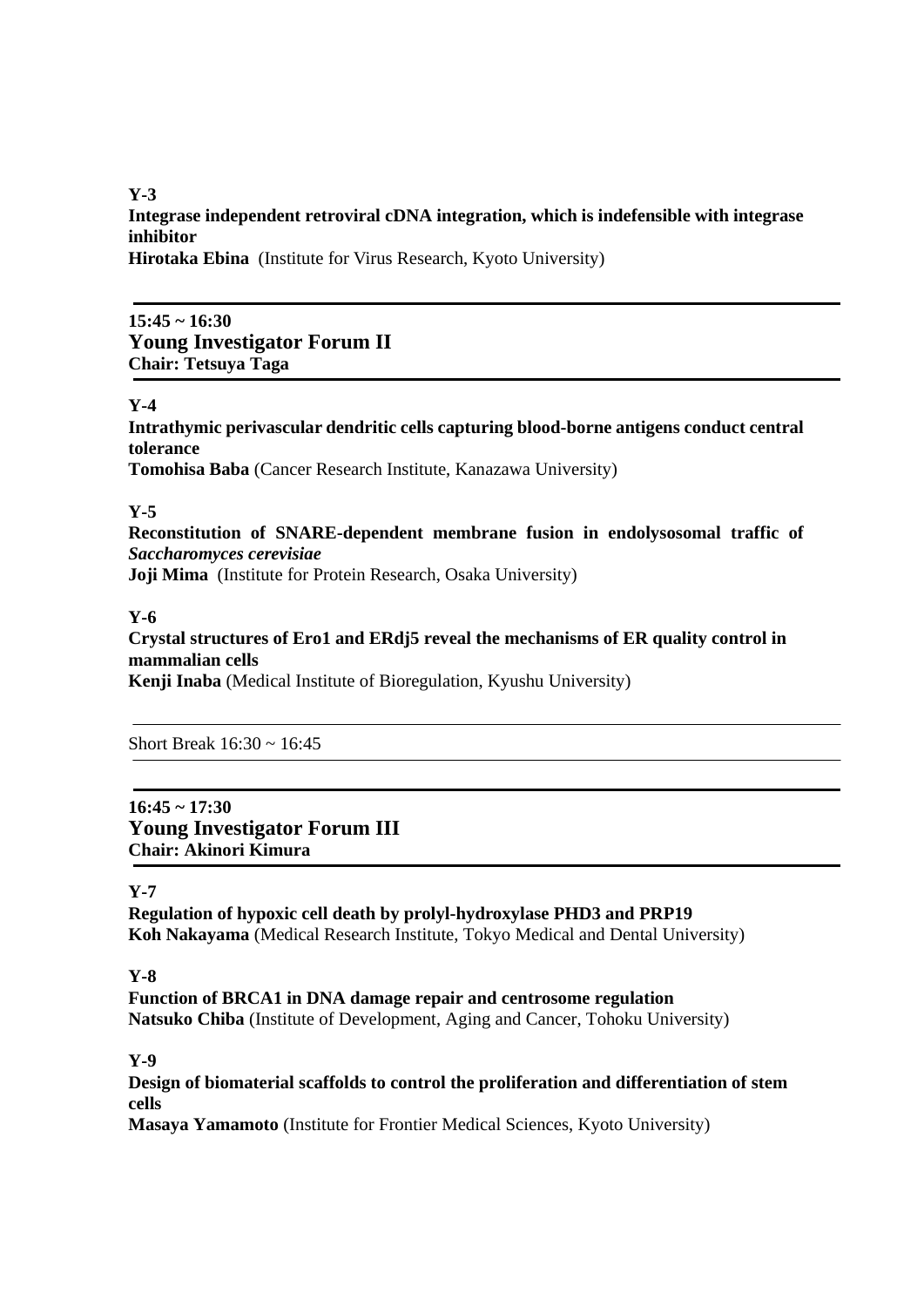| $17:30 \sim 19:00$ |                       |
|--------------------|-----------------------|
|                    | <b>Poster Session</b> |

**P-1. W-EEM: a web server for module discovery from omics data.**  Atsushi Niida (Institute of Medical Science, The University of Tokyo)

**P-2**. **Development of a linker that enables selective introduction of a modifier and facile analysis of an original peptide containing multiple disulfide bridges**  Euis Maras Purwati (Institute for Protein Research, Osaka University, Suita, Japan)

#### **P-3**. **Protein C-terminome analysis of** *in vivo* **protease cleavage products -Its application for Biomarker Discovery-**

Seiji Iguchi (Institute for Protein Research, Osaka University)

#### **P-4. TRF2 Basic Domain Interacts With Nucleosomal Histones to Stabilize Chromosome Ends**

Akimitsu Konishi (Medical Research Institute, Tokyo Medical and Dental University)

**P-5. A DNA Repair Protein NBS1 Regulates Retroviral Integration Targeting** Yasuteru Sakurai (Institute for Virus Research, Kyoto University)

#### **P-6. A novel BARD1-interacting protein participates in the regulation of centrosome and cytokinesis**

Ayako Matsuzawa (Institute of Development, Aging and Cancer, Tohoku University)

## **P-7. Enhanced angiogenesis by dual release of platelet-rich plasma and basic fibroblast growth factor from gelatin hydrogels**

Makoto Matsui (Institute for Frontier Medical Sciences, Kyoto University)

#### **P-8. Regulation of HB-EGF-dependent cell growth by phosphorylation of FERM domain of FAK**

Hiroto Mizushima (Research Institute for Microbial Diseases, Osaka University)

#### **P-9. TSC-22 is upregulated by activation of Ras/MAPK, and suppresses cellular proliferation.**

Masaki Nakamura (Institute of Medical Science, The University of Tokyo)

#### **P-10. Functional analysis of Histone Demethylases involved in malignant progression of tumors**

Minoru Terashima (Cancer Research Institute, Kanazawa University)

#### **P-11. Regulatory mechanism of the level of BRCA1/BARD1 expression after DNA damage**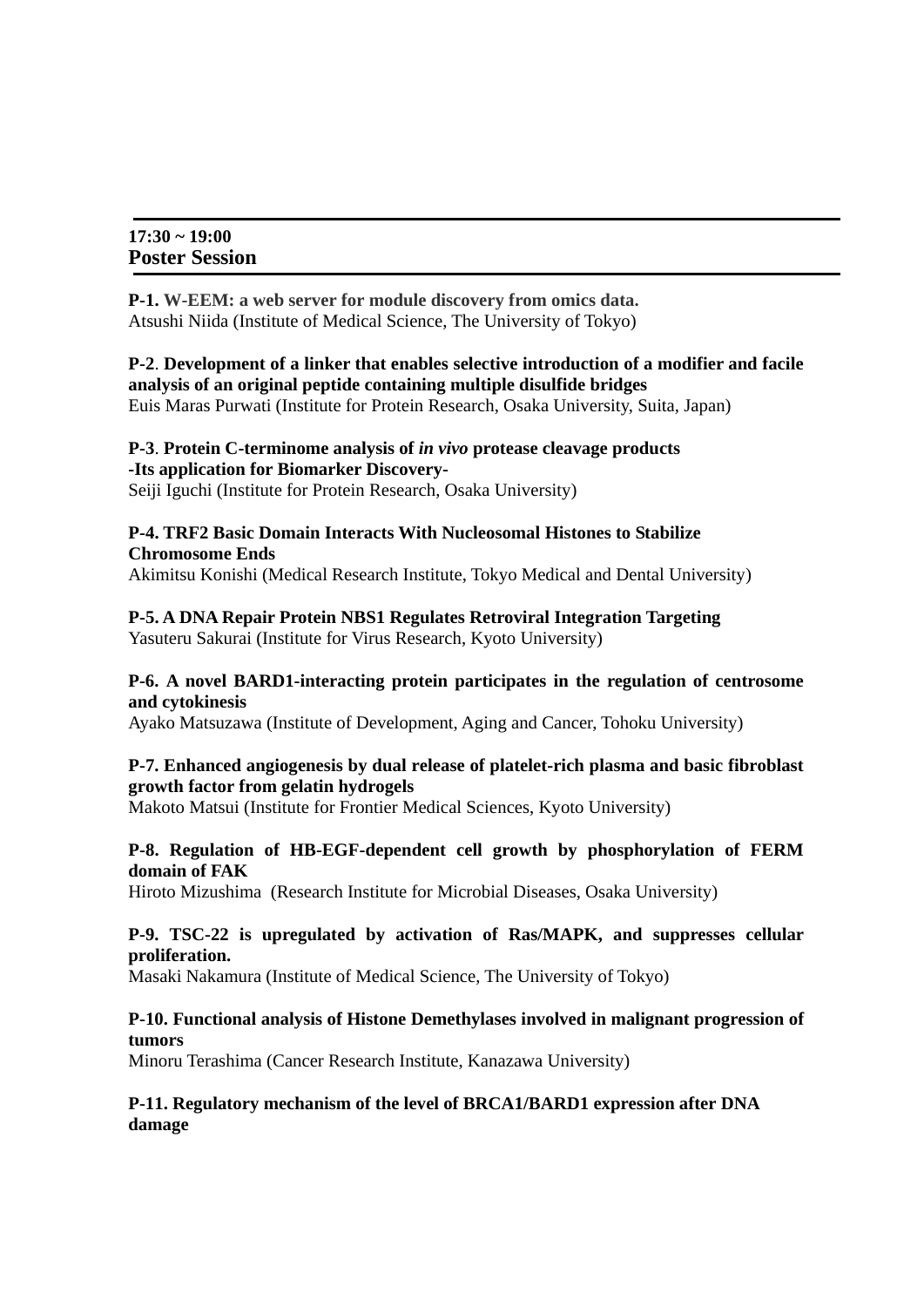Emiko Maseki (Institute of Development, Aging and Cancer, Tohoku University)

#### **P-12. SIX1 promotes epithelial mesenchymal transition in colorectal cancer through ZEB1 activation**

Hiroaki Ono (Medical Research Institute, Tokyo Medical and Dental University)

### **P-13. Paracrine role of transcription factor NF-B in generating breast cancer tumor initiating cells**

Mizuki Yamamoto (Institute of Medical Science, The University of Tokyo)

#### **P-14. Deregulated glycogen synthase kinase (GSK) 3 participates in invasion of glioblastoma**

Yuri Chikano (Cancer Research Institute, Kanazawa University)

**P-15. Improvement of left ventricular dysfunction and survival prognosis of dilated cardiomyopathy by administration of a novel calcium sensitizer in a mouse model**  Takuro ARIMURA (Medical Research Institute, Tokyo Medical and Dental University)

**P-16. Control of cardiovascular development by the atypical Rac activator DOCK180**  Fumiyuki Sanematsu (Medical Institute of Bioregulation, Kyushu University)

### **P-17. Stress-activated protein kinase MKK7 regulates axon elongation in developing cerebral cortex**

Tokiwa Yamasaki (Medical Research Institute, Tokyo Medical and Dental University)

## **P-18. Research for stem cell therapy with primate Parkinsonian model**

Asuka Morizane (Institute for Frontier Medical Sciences, Kyoto University)

## **P-19. Suppression of the novel ER protein Maxer by mutant ataxin-1 in Bergman glia contributes to non-cell-autonomous toxicity.**

Hiroki Shiwaku (Medical Research Institute, Tokyo Medical and Dental University)

## **P-20. Enhanced competitive repopulation ability of hematopoietic stem cells by inhibition of Spred-1**

Yuko Tadokoro (Cancer Research Institute, Kanazawa University)

#### **P-21. Immune responses against mycobacteria through C-type lectin receptors**  Kenii Toyonaga (Medical Institute of Bioregulation, Kyushu University)

## **P-22. The CCCH-type Zinc finger protein Zc3h12a is a novel RNase essential for controlling immune responses by regulating mRNA decay**

Hidenori Iwasaki (Research Institute for Microbial Diseases, Osaka University)

## **P-23. Identification of signal pathway involved in infectious Hepatitis C virus (HCV)**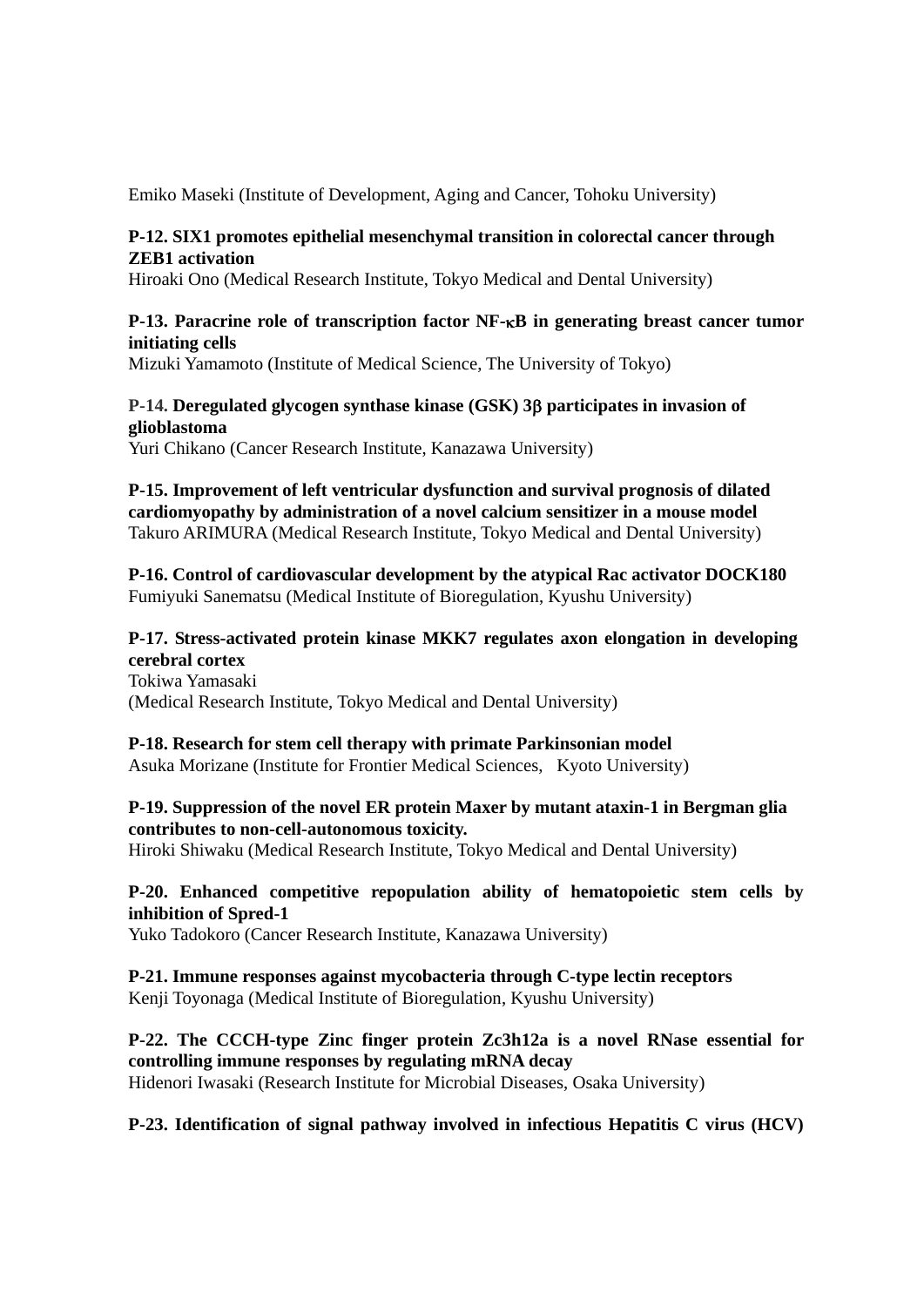## **particle production**  Yuichi Abe (Institute for Virus Research, Kyoto University)

## **P-24. Ultrasound-responsive thrombus treatment with zinc-stabilized gelatin nano complexes of tissue-type plasminogen activator**

Yoshiko Uesugi (Institute for Frontier Medical Sciences, Kyoto University)

**19:00 ~ 21:00 Reception**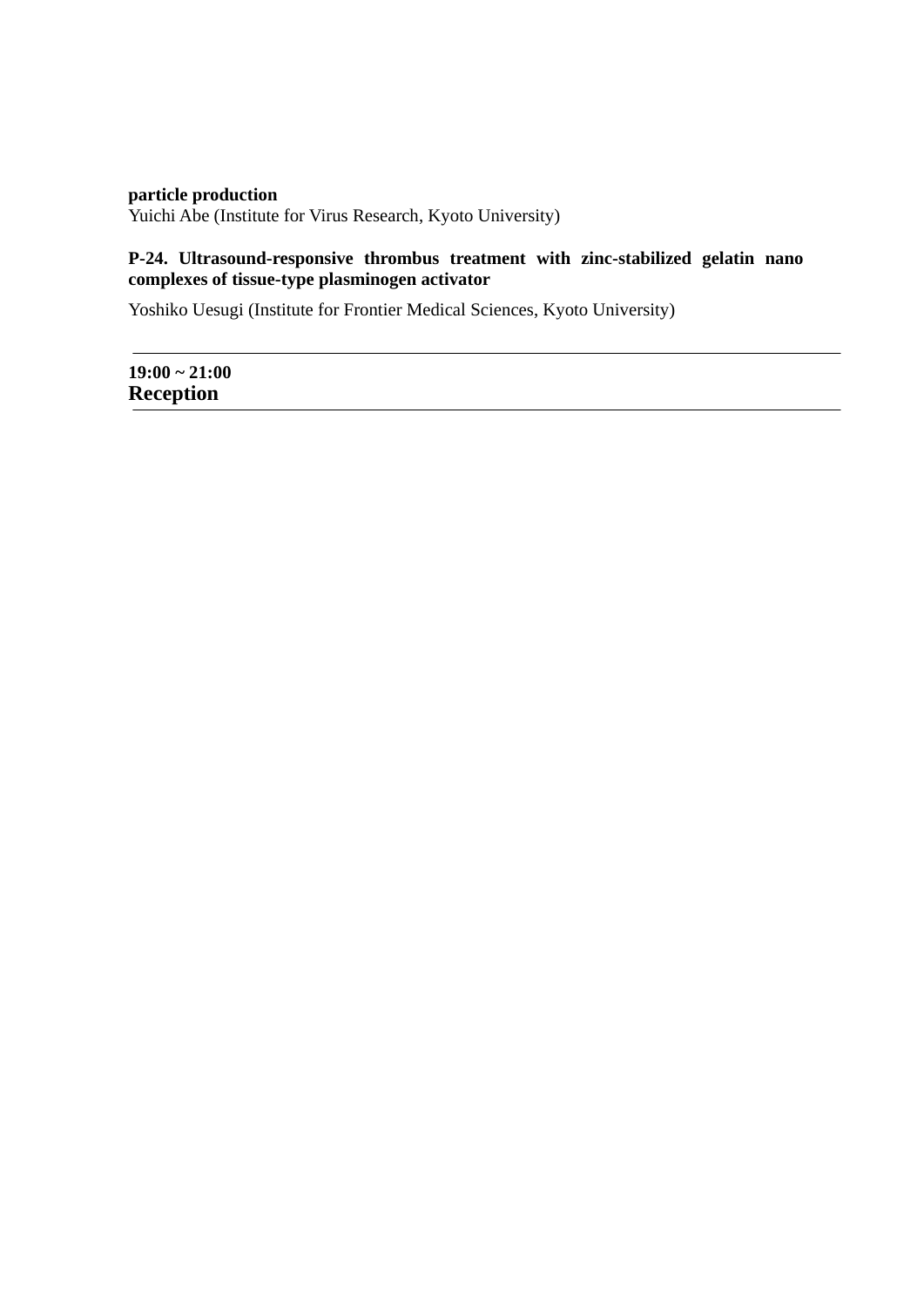## **June 10, 2011**

#### **9:00 ~ 10:00 Session 2: Chromosome Dynamics and Epigenetics Chairs: Fumitoshi Ishino, Masaaki Muramatsu**

**S2-1** (9:00 ~ 9:30)

**CDK (cyclin-dependent kinase)- and DDK (Dbf4-dependent kinase)-dependent Regulation of Chromosome Movements in Meiosis** 

**Akira Shinohara** (Institute for Protein Research, Osaka University)

**S2-2** (9:30  $\sim$  10:00)

**Role of epigenetics and small RNAs in genome defense and developmental control in mammalian germ cells** 

**Hiroyuki Sasaki** (Medical Institute of Bioregulation, Kyushu University)

Short Break  $10:00 \sim 10:15$ 

**10:15 ~ 11:55 Session 3: Stem Cell and Cancer Biology Chairs: Jhoji Inazawa, Emi Nishimura** 

**S3-1** (10:15 ~ 10:45) **Mechanisms of mitotic regulation in relation to oncogenesis and anti-cancer therapy Kozo Tanaka** (Institute of Development, Aging and Cancer, Tohoku University)

**S3-2** (10:45  $\sim$  11:15) **The Rb-Ras pathway in malignant progression Chiaki Takahashi** (Cancer Research Institute, Kanazawa University)

**S3-3** (11:15 ~ 11:55) **Coordinated activation of Wnt signaling in epithelial and melanocyte stem cells in a shared niche initiates pigmented hair follicle regeneration Mayumi Ito** (New York University School of Medicine,USA)

**11:55 ~ 13:10**  Lunch and Network Organizer Meeting

**13:10 ~ 15:00**